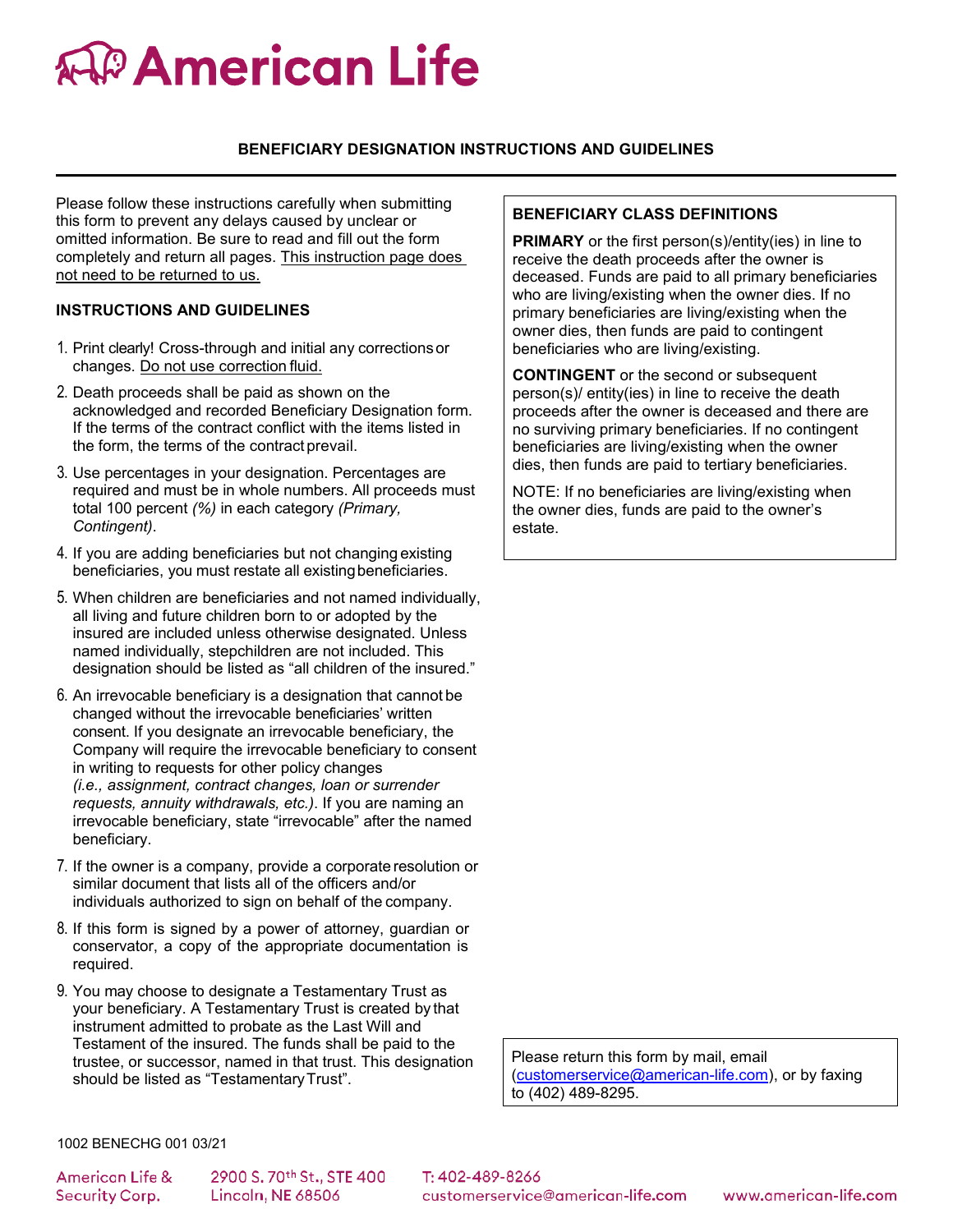

# **BENEFICIARY DESIGNATION**

|                            | First | MI | _ast |                         |
|----------------------------|-------|----|------|-------------------------|
| Owner / Annuitant Name:    |       |    |      | Policy / Certificate #: |
| Owner's Home / Cell Phone: |       |    |      | Owner's Email:          |

 $\Box$  See attached If additional space is needed, check the box to the left and attach a separate page, signed and dated, including the policy/certificate number. Each beneficiary's relationship to the Insured, Social Security number *(SSN)* or Tax Identification number *(TIN)* and/or Date of Birth and percentage are REQUIRED.

#### **1. Primary Beneficiary(ies)**

| Full Name          | <b>Mailing Address</b> |                       | Relationship to<br>Owner/Annuitant | Date of Birth | SSN / TIN | Percentage<br>% |
|--------------------|------------------------|-----------------------|------------------------------------|---------------|-----------|-----------------|
|                    |                        |                       |                                    |               |           |                 |
|                    |                        |                       |                                    |               |           |                 |
|                    |                        |                       |                                    |               |           |                 |
|                    |                        |                       |                                    |               |           |                 |
|                    |                        |                       |                                    |               |           |                 |
| Full Name of Trust | Date of<br>Trust       | Name of<br>Trustee(s) | Full Address of Trustee(s)         |               |           |                 |
|                    |                        |                       |                                    |               |           |                 |
|                    |                        |                       |                                    |               | Total:    | 100%            |

#### **2. Contingent Beneficiary(ies)**

| Full Name          |                  | <b>Mailing Address</b> | Relationship to<br>Owner/Annuitant | Date of Birth | SSN / TIN | Percentage<br>$\%$ |
|--------------------|------------------|------------------------|------------------------------------|---------------|-----------|--------------------|
|                    |                  |                        |                                    |               |           |                    |
|                    |                  |                        |                                    |               |           |                    |
|                    |                  |                        |                                    |               |           |                    |
|                    |                  |                        |                                    |               |           |                    |
|                    |                  |                        |                                    |               |           |                    |
| Full Name of Trust | Date of<br>Trust | Name of<br>Trustee(s)  | Full Address of Trustee(s)         |               |           |                    |
|                    |                  |                        |                                    |               |           |                    |
|                    |                  |                        |                                    |               | Total:    | 100%               |

1002 BENECHG 001 03/21

**American Life &** Security Corp.